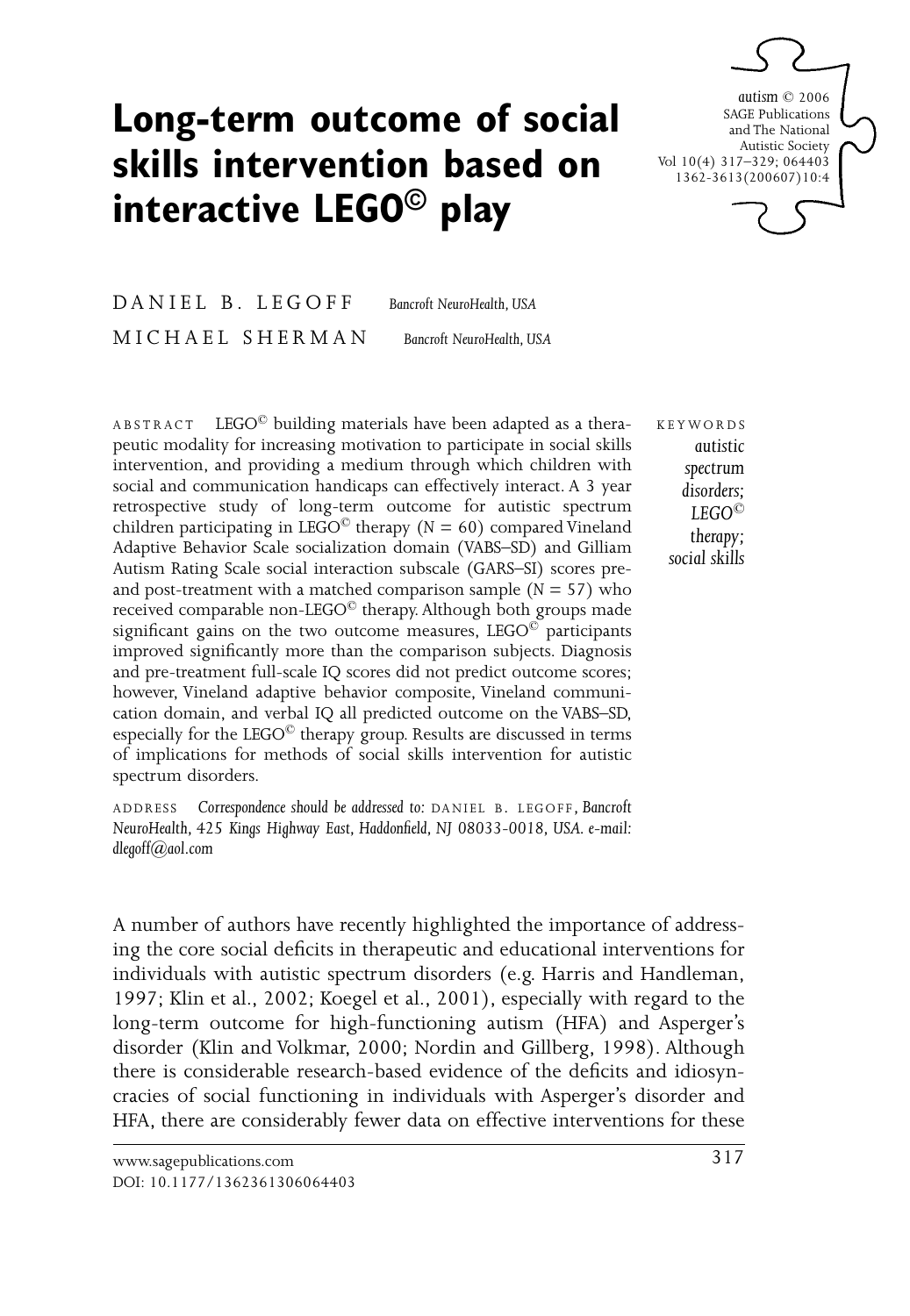deficits (cf. Gray and Garand, 1993; Kunce and Mesibov, 1998; Lord, 1995; Mesibov, 1992). There have been a number of studies of the long-term behavioral and cognitive outcomes for intensive behavioral intervention (Birnbrauer and Leach, 1993; McEachin et al., 1993; Sheinkopf and Siegel, 1998;Weiss, 1999), but few studies have looked at long-range social adaptation (Nordin and Gillberg, 1998; Szatmari and Streiner, 1996). Fewer still have provided data on long-term efficacy of specific treatment methodologies for improving social competence in HFA and Asperger's disorder (Venter et al., 1992).

A potentially promising approach to improving social competence in children with autistic disorders has been described elsewhere (LeGoff, 2004), indicating at least short-term significant gains in social development resulting from LEGO©-based interactive play groups. Briefly, the approach capitalizes on the inherently rewarding nature of LEGO© activities for many children with autism. Participants first learn a set of 'LEGO© Club' rules and develop LEGO© building skills, including collaborative building, in individual therapy. They are then introduced to a group of peers, including some group members who do not have social skills deficits. The group meets on a weekly basis for 90 minutes and during that time engages in collaborative LEGO© building activities and other projects, tailored to the skill level of the participants.The tasks are analyzed and different responsibilities are assigned to group members (e.g. one child is given a set of directions and acts as the 'engineer'; another child has the pieces needed to build the set and acts as the 'supplier'; and another child is the 'builder', who is given the task of putting the pieces together, following the directions of the engineer).There is an emphasis on verbal and non-verbal communication, joint attention and task focus, collaborative problem-solving, sharing and turn-taking (switching roles during the task).

The initial outcome study (LeGoff, 2004) assessed three measures of social competence – self-initiated social contact, duration of social interaction and reductions in stereotyped behaviors – at baseline and during a 3 month or 6 month waiting-list period, followed by 3 month and 6 month treatment phases. Analysis of variance indicated significant gains on all three measures at both the 3 month ( $F = 9.15$ ,  $p < 0.01$ ,  $N = 47$ ) and 6 month period ( $F = 13.57$ ,  $p < 0.01$ ,  $N = 21$ ), over the pre-treatment and waiting-list levels.

The question remained, however, whether the gains observed on specific short-term measures would affect a wider range of social behaviors in a variety of social contexts, and whether these gains would be sustained over a longer period.

The current report presents LEGO<sup>©</sup> therapy outcome data reflecting changes in a broader range of social skills and autistic behaviors over a 3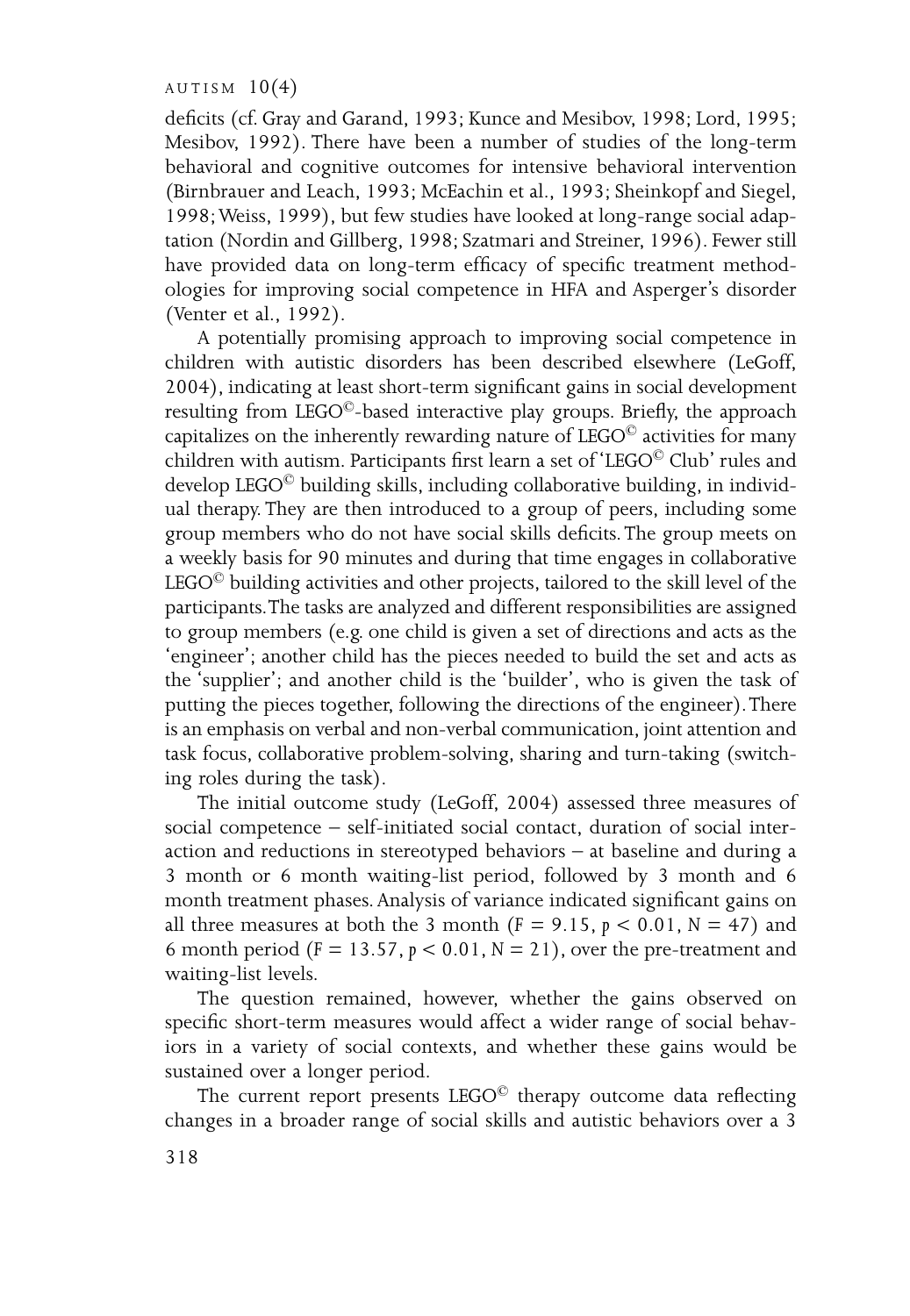year period compared with outcomes for comparable levels of social skills interventions which did not utilize LEGO© materials. A pre/post controlgroup design was used, with the control group made up of a matched sample of children who had similar diagnoses and demographics to the LEGO<sup>©</sup> therapy participants and who were receiving mental health, educational and other therapeutic services of comparable form and intensity.The goal of this study was to assess, first, whether LEGO© therapy had an enhanced beneficial impact compared with other methods of intervention; and second, whether benefits would be sustained over a longer period and would generalize to a broader range of skills and social development.

## **Method**

#### **Subjects**

Both groups of participants were referred to a private multidisciplinary autism disorders clinic for assessment and/or treatment services by the state departments of health and/or education (the practice had contracts with the state to provide assessment and treatment services). Diagnoses were made on the basis of comprehensive evaluations by a pediatric neuropsychologist, a child psychiatrist, a child psychologist, and a speech pathologist, all of whom were specialists in autism spectrum disorders. The LEGO<sup>®</sup> group (*N* = 60) comprised children who had participated in both individual and group sessions continuously for at least 3 years (36 months), and for whom initial and follow-up assessment data were available.

The evaluations included use of standardized assessment instruments: the Vineland Adaptive Behavior Scales (VABS: Sparrow et al., 1984); either the Wechsler Preschool and Primary Scale of Intelligence–Revised (WPPSI–R: Wechsler, 1989) or the Wechsler Intelligence Scale for Children–Third Edition (WISC–III: Wechsler, 1991); and the Gilliam Autism Rating Scale (GARS: Gilliam, 1995). The comparison group (*N* = 57) comprised children who were referred for annual mental health assessments but who were receiving therapy services from other providers.Their assessment data also included both the VABS and the GARS, and either WPPSI–R or WISC–III, administrations of which spanned at least 3 years, during which time they were continuously receiving mental health and other educationally related remedial services comparable to those being given to the LEGO© therapy participants. Participants in the control group were selected from a larger pool based on age, sex, diagnosis, and levels of mental health and other services, in order to provide a matched comparison sample for the LEGO<sup>©</sup> therapy group (see Table 1).

All of the children in the control group received both individual and group therapy on a weekly basis, comparable to the children in the LEGO©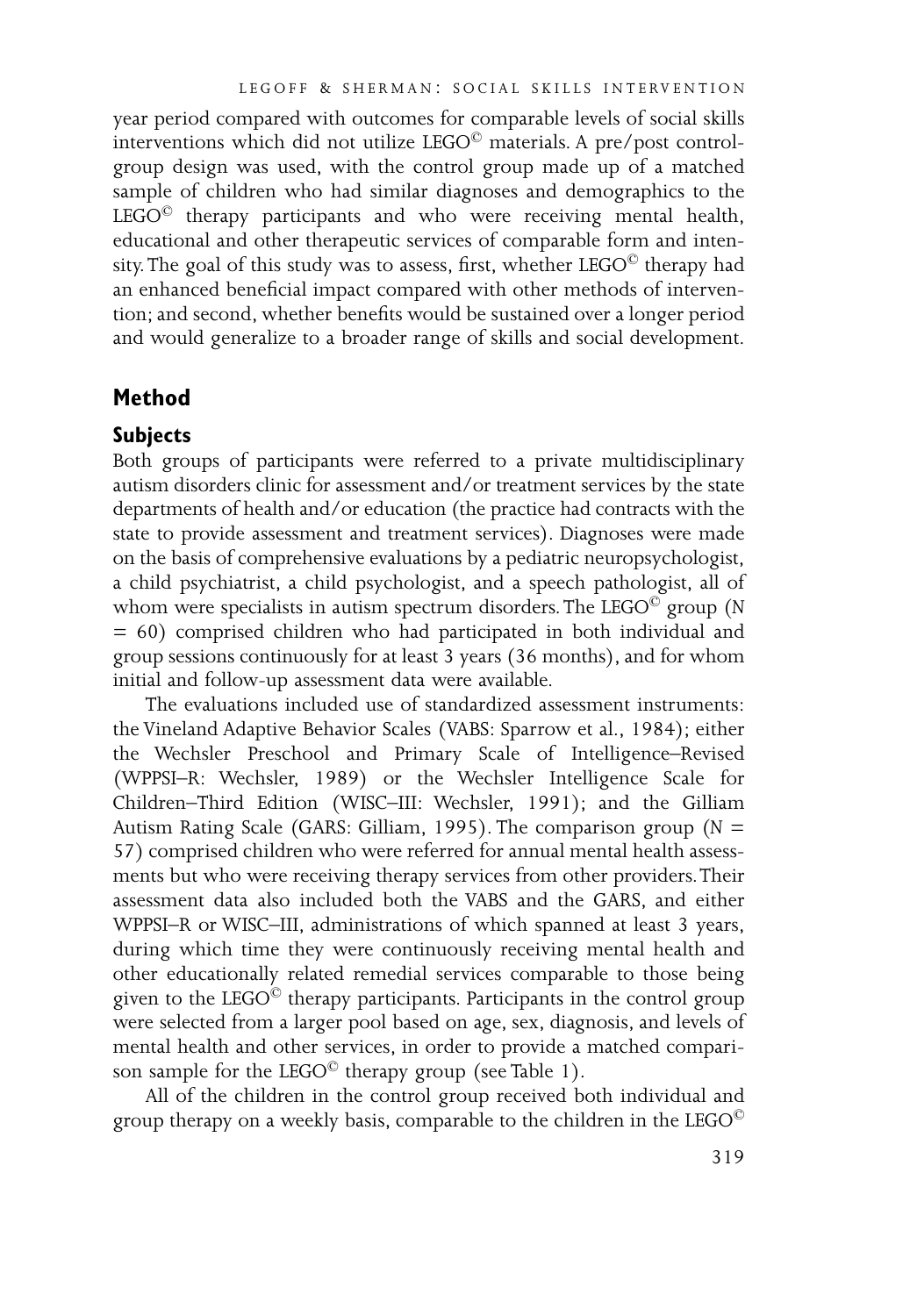|                     | LEGO <sup>®</sup> group |            | Control group |           |  |
|---------------------|-------------------------|------------|---------------|-----------|--|
| Age (years:months): |                         |            |               |           |  |
| Mean                |                         | 9:3        |               | 10:1      |  |
| SD                  |                         | 1:6        |               | 1:4       |  |
| Gender:             |                         |            |               |           |  |
| Male                | 49                      | (81.2%)    | 47            | (82.5%)   |  |
| Female              | П                       | (18.3%)    | 10            | (17.5%)   |  |
| Diagnosis, axis I:  |                         |            |               |           |  |
| Autistic disorder   | 26                      | (43.3%)    | 24            | (42.1%)   |  |
| Asperger's disorder | 27                      | $(45.0\%)$ | 28            | (49.1%)   |  |
| PDD-NOS             | 7                       | (11.7%)    | 5             | (8.7%)    |  |
| Diagnosis, axis II: |                         |            |               |           |  |
| No diagnosis        | 41                      | (68.3%)    | 39            | (68.4%)   |  |
| Mild MR             | 16                      | (26.7%)    | 15            | (26.3%)   |  |
| Moderate MR         | $\overline{2}$          | (3.3%)     | 3             | (5.3%)    |  |
| MR unspecified      | ı                       | (1.7%)     | 0             | $(0.0\%)$ |  |

#### *Table 1* **Group characteristics**

No differences significant.

therapy condition; however, their mental health interventions used traditional materials, not LEGO©. Both groups received similar levels of speech-language, occupational, and physiotherapy services, provided by the Department of Education Special Services (see Table 2), and both were receiving a similar number of hours of therapeutic aide support (oneon-one paraprofessional support) from contracted providers from the same agencies. Participants who started on a new psychiatric medication or changed medications (other than minor changes in dosage) during the 3 year treatment interval were excluded. An attempt was made to match participants in both groups on psychiatric medications. Mean number of hours per week of special education support and therapy services, and numbers on different medications, were compared using Student's *t*-tests and  $\chi^2$  analyses, respectively (see Table 2).

#### **Measures**

Data were collected *post hoc* from clinical files.The dependent measures were chosen to reflect overall social adaptation, as well as reduction in socially inappropriate behaviors. The Vineland Adaptive Behaviour socialization domain (VABS–SD) was used to assess social competence (cf. Klin et al., 2002). GARS social interaction (GARS–SI) scale scores were also available, and these were considered to provide an acceptable measure of autistictype social behaviors.The GARS ratings were made by the first author, based

320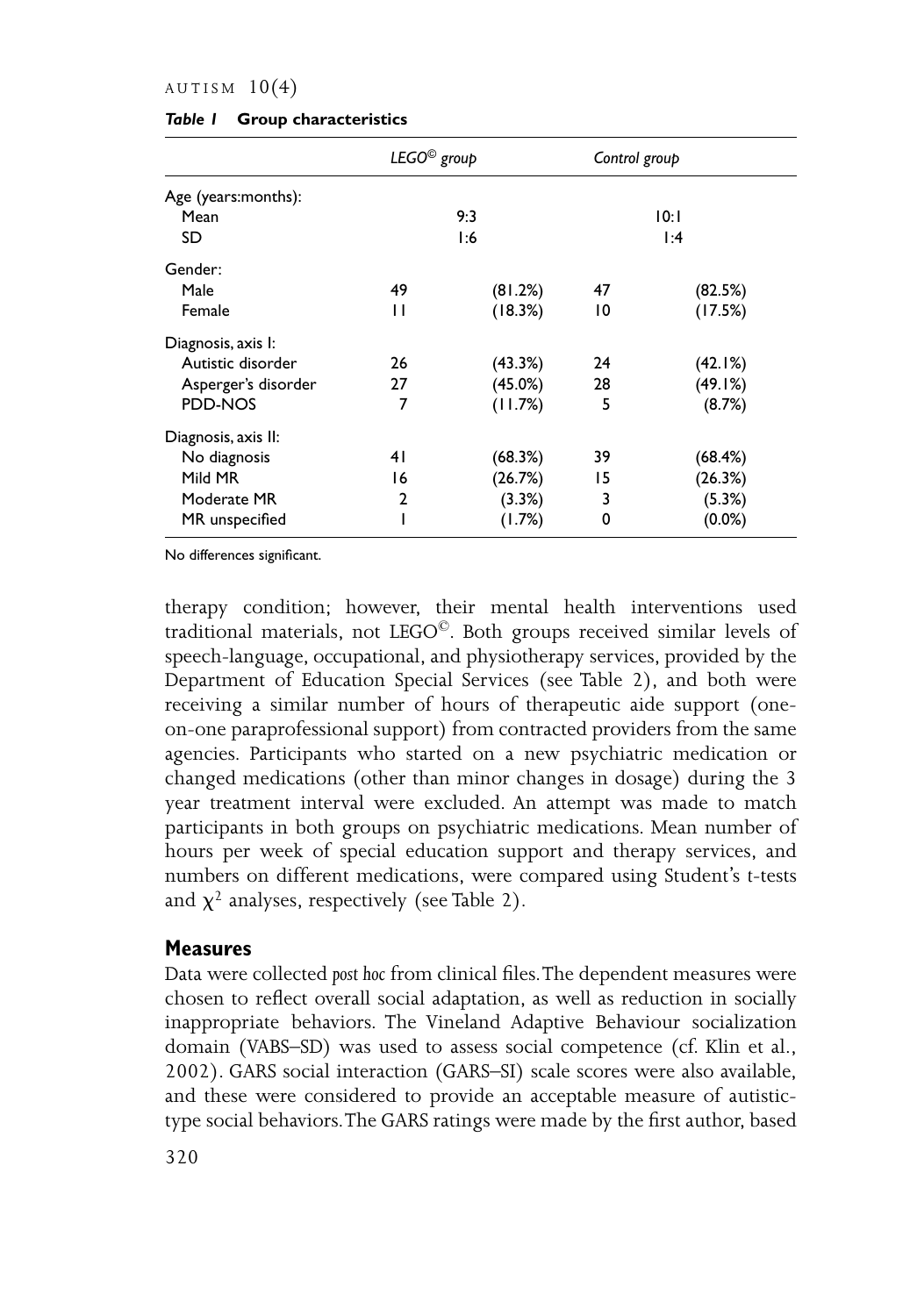|                         | LEGO <sup>®</sup> group<br>$(N = 60)$ |       |       | Control group<br>$(N = 57)$ |         | t-test |  |
|-------------------------|---------------------------------------|-------|-------|-----------------------------|---------|--------|--|
|                         | Mean                                  | SD    | Mean  | SD                          | t       | Þ      |  |
| Hours per week          |                                       |       |       |                             |         |        |  |
| Individual therapy      | 1.18                                  | 0.43  | 1.30  | 0.75                        | $-1.71$ | 0.10   |  |
| Group therapy           | 1.59                                  | 0.35  | 1.61  | 0.39                        | $-0.20$ | 0.84   |  |
| Family therapy          | 0.82                                  | 0.66  | 1.05  | 0.67                        | $-1.91$ | 0.06   |  |
| Therapeutic aide        | 11.93                                 | 13.40 | 12.07 | 15.13                       | $-0.53$ | 0.85   |  |
| Speech-language therapy | 1.29                                  | 0.41  | 1.35  | 0.54                        | $-0.19$ | 0.84   |  |
| Occupational therapy    | 1.24                                  | 0.89  | 1.19  | 0.88                        | 0.18    | 0.84   |  |
| Physical therapy        | 0.21                                  | 1.17  | 0.57  | 1.31                        | $-0.67$ | 0.51   |  |
| Psychiatric medications | No.                                   | ℅     | No.   | ℅                           | $x^2$   | p >    |  |
| Antipsychotics          | 14                                    | 23.3  | 15    | 26.3                        | 0.62    | 0.43   |  |
| Psychostimulants        | 18                                    | 30.0  | 17    | 29.8                        | 0.46    | 0.51   |  |
| <b>SSRI</b>             | 9                                     | 15.0  | 8     | 14.0                        | 1.92    | 0.17   |  |

*Table 2* **Provision of mental health and other therapy services**

on observations of the children and clinical interviews with parents. VABS data were available from special education triannual assessments and ratings were made by child social workers who were independent of the study.

It was predicted that children who participated in the LEGO© therapy condition would show greater gains in overall social competence (VABS–SD), as well as decreased autistic behaviors (GARS–SI) compared with the control group. LEGO<sup>©</sup> therapy was intended to be effective with children of all levels of developmental functioning and communication ability, and therefore it was predicted that overall adaptation, IQ, diagnosis, and communication ability would not significantly affect treatment outcome. Secondary analyses to test this hypothesis used children's pretreatment Wechsler full-scale IQ scores (FSIQ) and VABS adaptive behavior composite (VABS–ABC) to determine whether treatment outcome was affected by intelligence and/or developmental level. (Note that IQ scores were based on administrations of either the WPPSI–R or the WISC–III, depending on the age of the subject at the time of initial assessment.) Diagnosis was also used as a grouping variable and, as noted above, diagnoses were based on multidisciplinary assessments. Language abilities were assessed using two measures: VABS communication domain (VABS–CD) and Wechsler verbal IQ (VIQ) scores.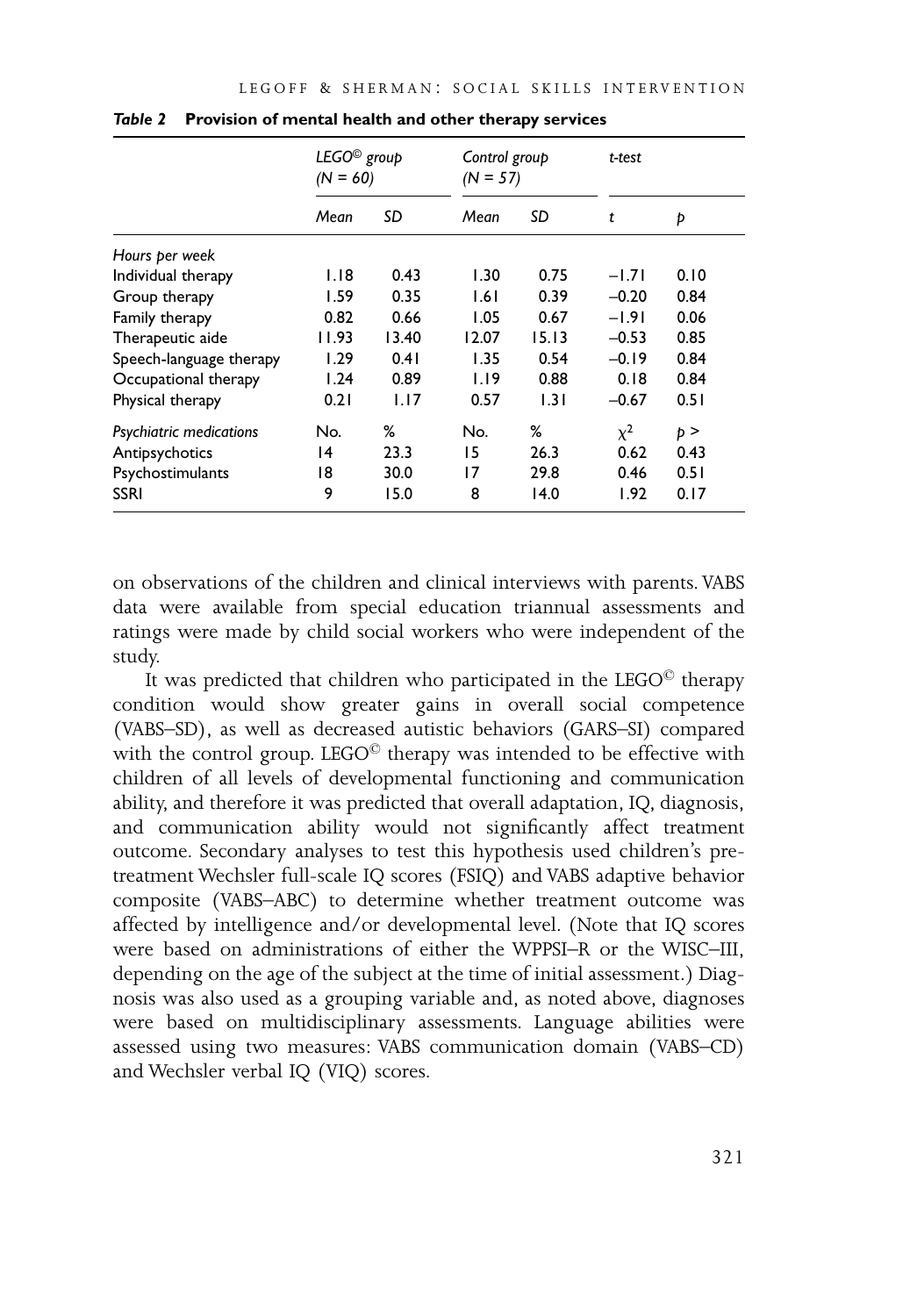### **Design and data analysis**

The study used a 36 month pre- and post-treatment series design with a treatment and comparison group (with two diagnostic groups within each treatment condition). Group assignment was not random and participants were assigned to the different groups on an *a priori* basis depending on parent and IEP team decisions. Individuals in the comparison group were chosen on the basis of their having had two complete triannual assessments, and matching the LEGO© therapy subjects on subject and treatment variables. Descriptive data and sample mean comparisons are provided on relevant subject and treatment variables in Tables 1 and 2.

The main hypothesis, that LEGO© therapy participants would make greater gains in social competence than the control group, was assessed by examining VABS–SD and GARS–SI scores before and after a 36 month treatment period. Then 2  $\times$  2 ANOVAs (pre- versus post-treatment by LEGO $^\copyright$ versus control group) were used to assess the difference between the preand post-treatment scores for the two dependent variables (DVs). Binomial regression analysis was used to assess the strength of the relationship between difference scores and group membership.

To assess the extent to which diagnosis affected treatment outcome, pre- to post-treatment difference scores for the two dependent measures were entered into two 2  $\times$  2 (diagnosis by treatment condition) ANOVAs. The impact of IQ and developmental level on treatment outcome for the two treatment groups was assessed by use of two separate regression analyses for each treatment and diagnostic group, with predictor variables, pre-treatment full-scale IQ (FSIQ) and VABS adaptive behavior composite (VABS–ABC), predicting pre- to post-treatment changes, first in VABS–SD and then in GARS–SI scores. Similarly, the effect of communication skills on treatment outcome was assessed by use of multiple regression analyses, with pre-treatment VABS communication domain scores (VABS–CD) and verbal IQ (VIQ) predicting changes in VABS–SD and GARS–SI for each group.

# **Results**

#### **Main analyses**

Overall, the children in both the LEGO© and control group conditions showed significant improvement on both the VABS–SD and the GARS–SI (see Table 3). Both the initial  $2 \times 2$  ANOVAs showed a main effect for preversus post-treatment for both VABS–SD  $(F(121) = 17.92, p < 0.001)$  and GARS–SI  $(F(121) = 20.96, p < 0.001)$ . There was also a significant main effect of treatment condition for both variables, with GARS–SI showing a stronger difference between groups  $(F(121) = 4.80, p < 0.001)$  than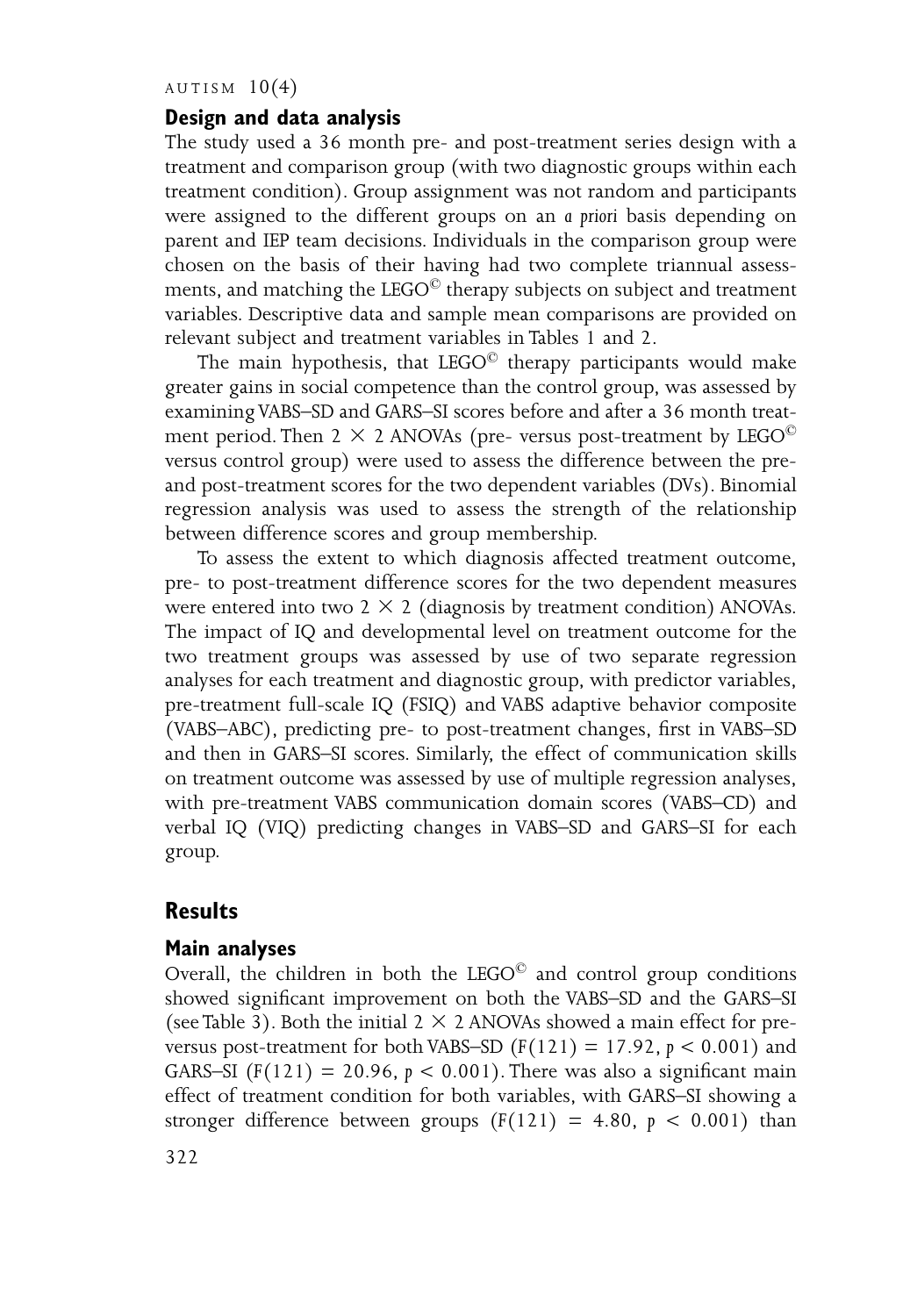VABS–SD (*F*(121) = 2.89,*p* < 0.01).The VABS–SD ANOVA revealed a significant interaction effect of treatment condition by pre- versus post-treatment  $(F(119) = 2.53, p < 0.05)$ . An examination of cell means indicated that the LEGO<sup>®</sup> subjects had made significantly greater gains on this variable than had the control group (LEGO<sup>©</sup> group VABS–SD difference = +20.68; comparison group VABS–SD difference =  $+10.77$ ; *t*(115) = 3.11, *p* < 0.01 *post hoc* comparison, equal variances not assumed).This finding indicates that the LEGO© group improved by twice as much as the comparison sample on the VABS–SD. Note that the comparison group had a high degree of variability of outcome on the VABS–SD, relative to the average amount of change on this variable.This may reflect the fact that the comparison subjects were not receiving a standardized intervention, and there were likely uncontrolled effects of different treatments, and different therapists, in addition to individual participant differences. There was also an interaction effect found for GARS–SI scores (*F*(119) = 3.63, *p* < 0.01), and again, an examination of cell means revealed that the LEGO $^\copyright$  therapy participants had improved on this variable significantly more than the control sample (see Table 3):  $t(115) = 4.96$ ,  $p < 0.01$  (equal variances not assumed).

A binomial regression analysis determined that positive changes in the outcome measures were more strongly related with LEGO© therapy versus the comparison group ( $R = 0.439$ ,  $p < 0.01$ ). This result reiterates the main analyses which found that improvements on the two outcome measures were higher in the LEGO<sup>©</sup> group in this analysis combining the two variables in one predictive formula.The binomial regression analysis allows an assessment of the strength of the effect of LEGO© therapy over and above the standard forms of treatment provided to the comparison group  $(R^2 =$ 0.193, or 19.3 percent). Regression coefficients for the individual difference scores revealed that outcome on both measures was significantly correlated

|                                             | VABS-SD  |       |         |      |
|---------------------------------------------|----------|-------|---------|------|
|                                             | Mean     | SD    | Mean    | SD   |
| LEGO <sup><i>©</i></sup> group ( $N = 60$ ) |          |       |         |      |
| Pre-treatment                               | 62.27    | 13.43 | 11.53   | 1.75 |
| Post-treatment                              | 82.95    | 12.85 | 7.93    | 1.46 |
| <b>Difference</b>                           | $+20.68$ | 10.32 | $-3.60$ | 1.38 |
| Comparison group ( $N = 57$ )               |          |       |         |      |
| Pre-treatment                               | 59.95    | 16.48 | 11.00   | 1.72 |
| Post-treatment                              | 70.72    | 15.61 | 8.70    | 1.66 |
| Difference                                  | $+10.77$ | 10.97 | $+2.30$ | 1.45 |

*Table 3* **VABS–SD and GARS–SI scores pre- and post-treatment**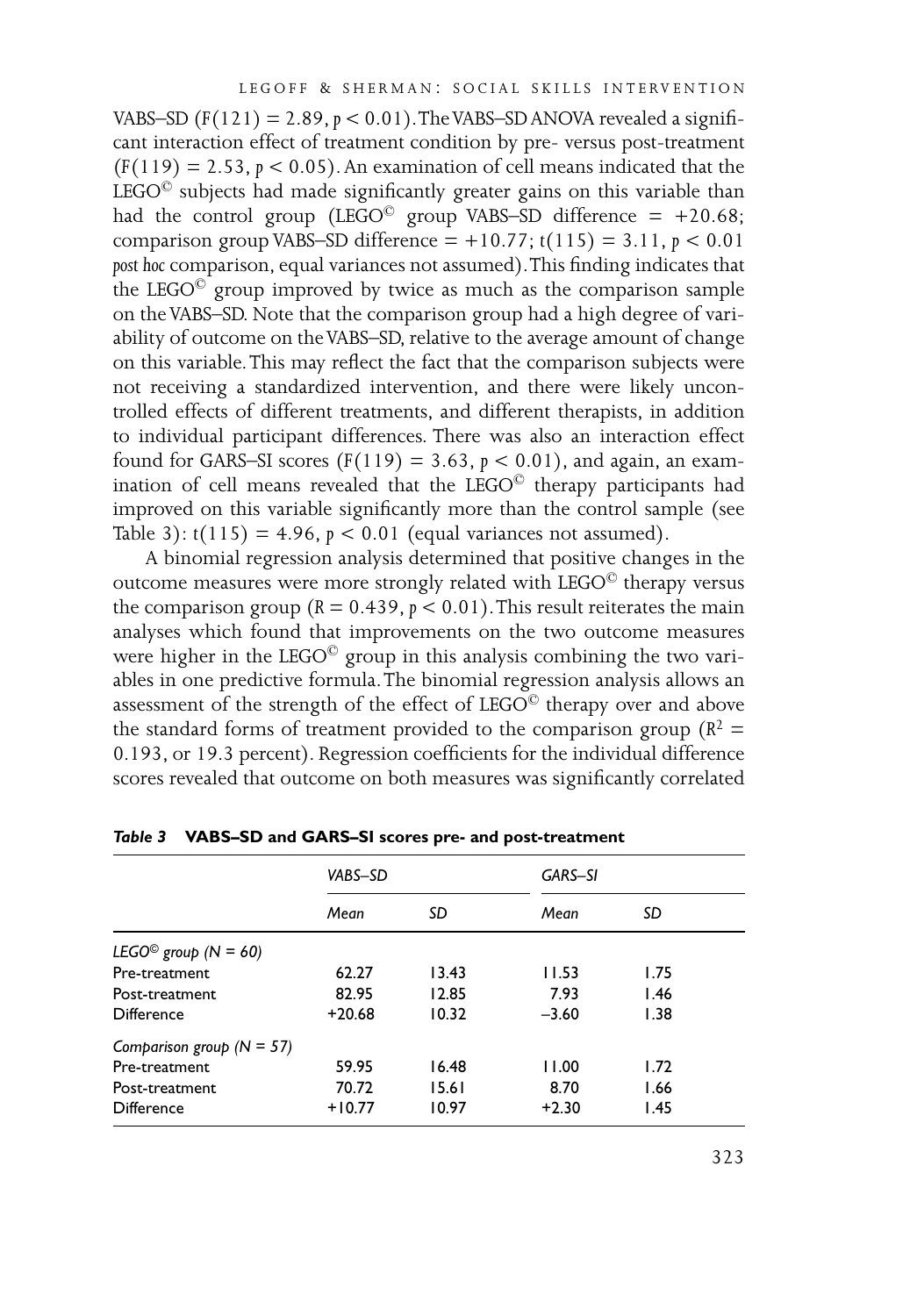with group membership:  $(R(VABS-SD) = 0.228, p < 0.03, R^2 = 0.052;$  $R(GARS-SI) = 0.416$ ,  $p < 0.01$ ,  $R^2 = 0.173$ ).

### **Secondary analyses**

Mean GARS–SI and VABS–SD change scores for the LEGO© and comparison groups with diagnostic subgroups (autism and Asperger/PDD-NOS) are presented in Table 4. The 2  $\times$  2 ANOVA of VABS–SD scores revealed a significant main effect of treatment condition  $(F(121) = 3.00, p < 0.01)$ , with LEGO© participants showing larger difference scores overall. There was no main effect of diagnosis  $(F(121) = 0.16, p > 0.85)$  and no interaction effect  $(F(119) = 0.26, p > 0.65)$ , indicating that diagnosis did not affect outcome on this measure for either treatment group. The 2  $\times$  2 ANOVA of GARS–SI difference scores also showed a main effect of treatment condition (*F*(121)  $= 4.97$ ,  $p < 0.01$ ), with the LEGO<sup>©</sup> group subjects showing larger pre/post differences, but again, no main effect of diagnosis  $(F(121) = 1.63, p >$ 0.20) and no interaction effect  $(F(119) = 0.43, p > 0.51)$ .

Pre- and post-treatment Wechsler IQ and VABS–CD mean scores for both groups are presented in Table 5 (note that the groups did not differ on pre-treatment IQ or VABS–CD scores, *t* < 1.0). Regression analyses are shown in Table 6. The effect of communication skills, as measured by VABS–CD and VIQ, on VABS–SD difference scores for all subjects  $(N = 117)$ was statistically significant,  $R = 0.352$ ,  $p < 0.01$ , accounting for 12.4 percent of variance in outcome values for this DV ( $R^2 = 0.124$ ). Within the LEGO<sup>©</sup> group ( $N = 60$ ), the relationship between VABS–CD, VIQ and VABS–SD change scores was even stronger (*R* = 0.511,*p* < 0.001), accounting for 26.1 percent of the variance in difference scores. In the comparison group ( $N = 57$ ), the regression analysis indicated a much weaker relationship among these variables, accounting for only 11.3 percent of the variance, but this was still statistically significant  $(R = 0.336, p < 0.05)$ .

|                                | VABS-SD  |       | GARS-SI |      |  |
|--------------------------------|----------|-------|---------|------|--|
|                                | Mean     | SD    | Mean    | SD   |  |
| $LEGO^{\odot}$ group           |          |       |         |      |  |
| Autistic disorder ( $N = 26$ ) | $+21.45$ | 10.05 | $-3.82$ | 1.56 |  |
| Asperger/PDD-NOS $(N = 34)$    | $+19.91$ | 10.30 | $-3.43$ | 1.26 |  |
| Comparison group               |          |       |         |      |  |
| Autistic disorder ( $N = 24$ ) | $+11.96$ | 11.08 | $-2.29$ | 1.42 |  |
| Asperger/PDD-NOS $(N = 33)$    | $+9.58$  | 10.88 | $-2.32$ | 1.55 |  |

*Table 4* **VABS–SD and GARS–SI change scores within diagnostic groups**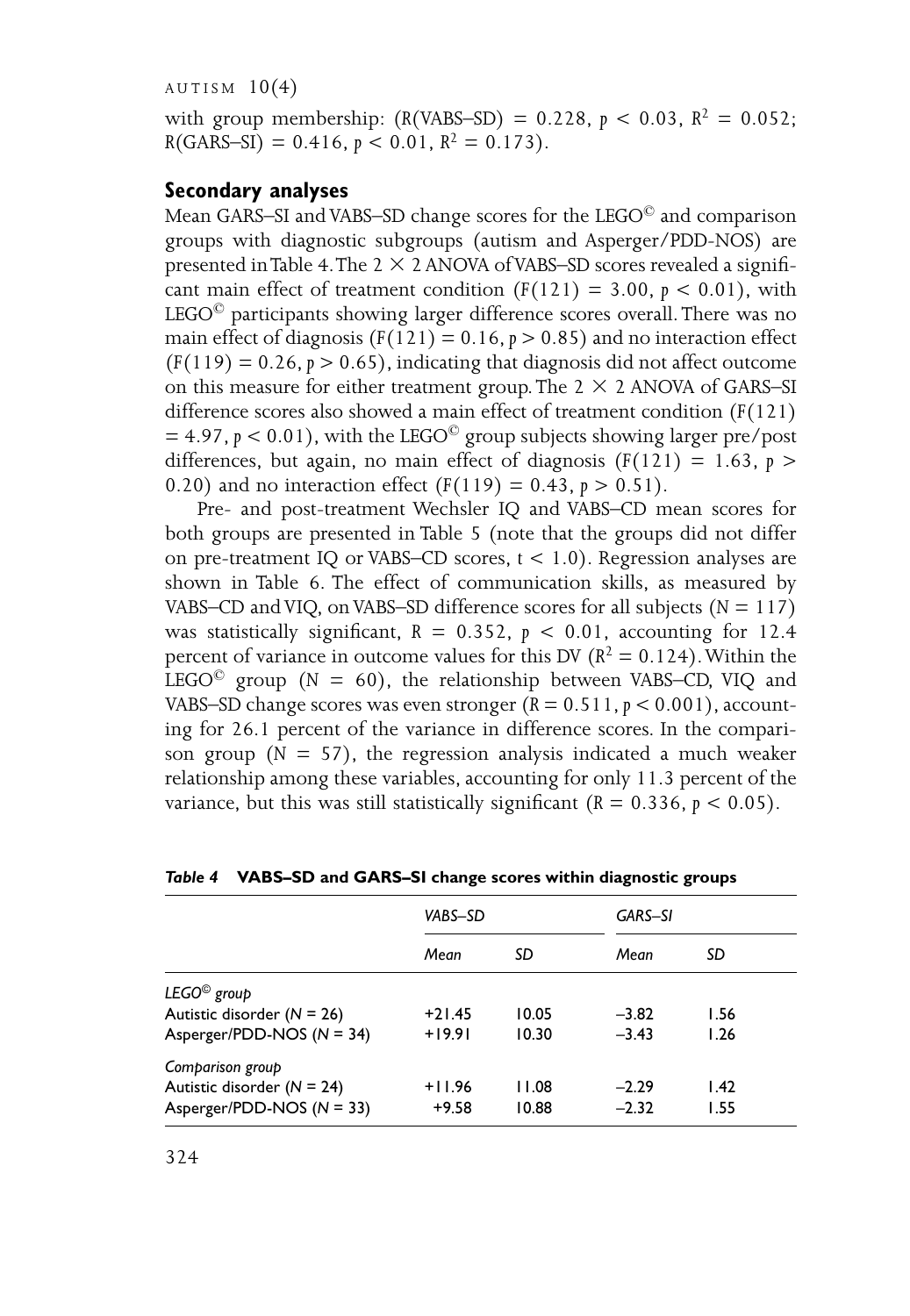|                                             | Pre-treatment |      | Post-treatment |      |  |
|---------------------------------------------|---------------|------|----------------|------|--|
|                                             | Mean          | SD   | Mean           | SD   |  |
| LEGO <sup><i>©</i></sup> group ( $N = 60$ ) |               |      |                |      |  |
| <b>FSIO</b>                                 | 84.6          | 16.6 | 90.6           | 15.8 |  |
| VIQ                                         | 82.0          | 21.6 | 86.3           | 16.9 |  |
| <b>PIO</b>                                  | 90.7          | 17.5 | 99.3           | 16.8 |  |
| VABS-CD                                     | 67.2          | 17.4 | 75.0           | 11.4 |  |
| Comparison group ( $N = 57$ )               |               |      |                |      |  |
| <b>FSIQ</b>                                 | 85.7          | 17.9 | 87.1           | 18.8 |  |
| VIQ                                         | 83.3          | 18.8 | 79.9           | 19.0 |  |
| PIQ                                         | 89.3          | 18.7 | 90.3           | 18.1 |  |
| <b>VABS-CD</b>                              | 65.4          | 19.2 | 70.5           | 16.9 |  |

|  | Table 5 Pre- and post-treatment Wechsler IQ mean scores and Vineland |  |  |
|--|----------------------------------------------------------------------|--|--|
|  | communication domain mean scores                                     |  |  |

*Table 6* **Regression analyses of VABS–CD and VIQ predicting VABS–SD and GARS–SI difference scores for subjects with autistic disorder and Asperger/PDD-NOS diagnoses in both LEGO© and comparison groups**

|                              | VABS-SD |       |       |       | GARS-SI |       |       |  |
|------------------------------|---------|-------|-------|-------|---------|-------|-------|--|
|                              | N       | R     | p <   | $R^2$ | R       | p <   | $R^2$ |  |
| Overall                      | 117     | 0.352 | 0.010 | 0.124 | 0.151   | 0.340 | 0.023 |  |
| LEGO <sup>©</sup> group      | 60      | 0.511 | 0.001 | 0.261 | 0.195   | 0.331 | 0.038 |  |
| Comparison group             | 57      | 0.336 | 0.004 | 0.113 | 0.317   | 0.060 | 0.100 |  |
| Autistic disorder            | 50      | 0.229 | 0.227 | 0.052 | 0.359   | 0.021 | 0.129 |  |
| Asperger/PDD-NOS             | 67      | 0.458 | 0.001 | 0.210 | 0.179   | 0.378 | 0.032 |  |
| $LEGO®$ autistic             | 26      | 0.566 | 0.021 | 0.320 | 0.356   | 0.257 | 0.127 |  |
| LEGO <sup>®</sup> AS/PDD-NOS | 34      | 0.457 | 0.019 | 0.209 | 0.108   | 0.818 | 0.012 |  |
| Comparison autistic          | 24      | 0.280 | 0.319 | 0.078 | 0.378   | 0.116 | 0.143 |  |
| Comparison AS/PDD-NOS        | 33      | 0.798 | 0.004 | 0.637 | 0.167   | 0.856 | 0.028 |  |

For GARS–SI difference scores, the relationship with VABS–CD and VIQ overall ( $N = 117$ ) was not significant,  $R = 0.151$ ,  $p > 0.34$ . In the autistic disorder group, however, GARS–SI outcome was significantly correlated with initial VABS–CD and VIQ scores,  $R = 0.359$ ,  $p < 0.05$ , and this relationship was found in both the LEGO<sup>*C*</sup> ( $R = 0.356$ ) and comparison samples  $(R = 0.378)$ . Consequently, it appears that communication ability predicts treatment outcome for autistic behaviors across treatment approaches.There were important differences in outcome measures between the autistic disorder subgroup and the Asperger/PDD-NOS subgroup. Communication ability as measured by the VABS–CD and VIQ was significantly correlated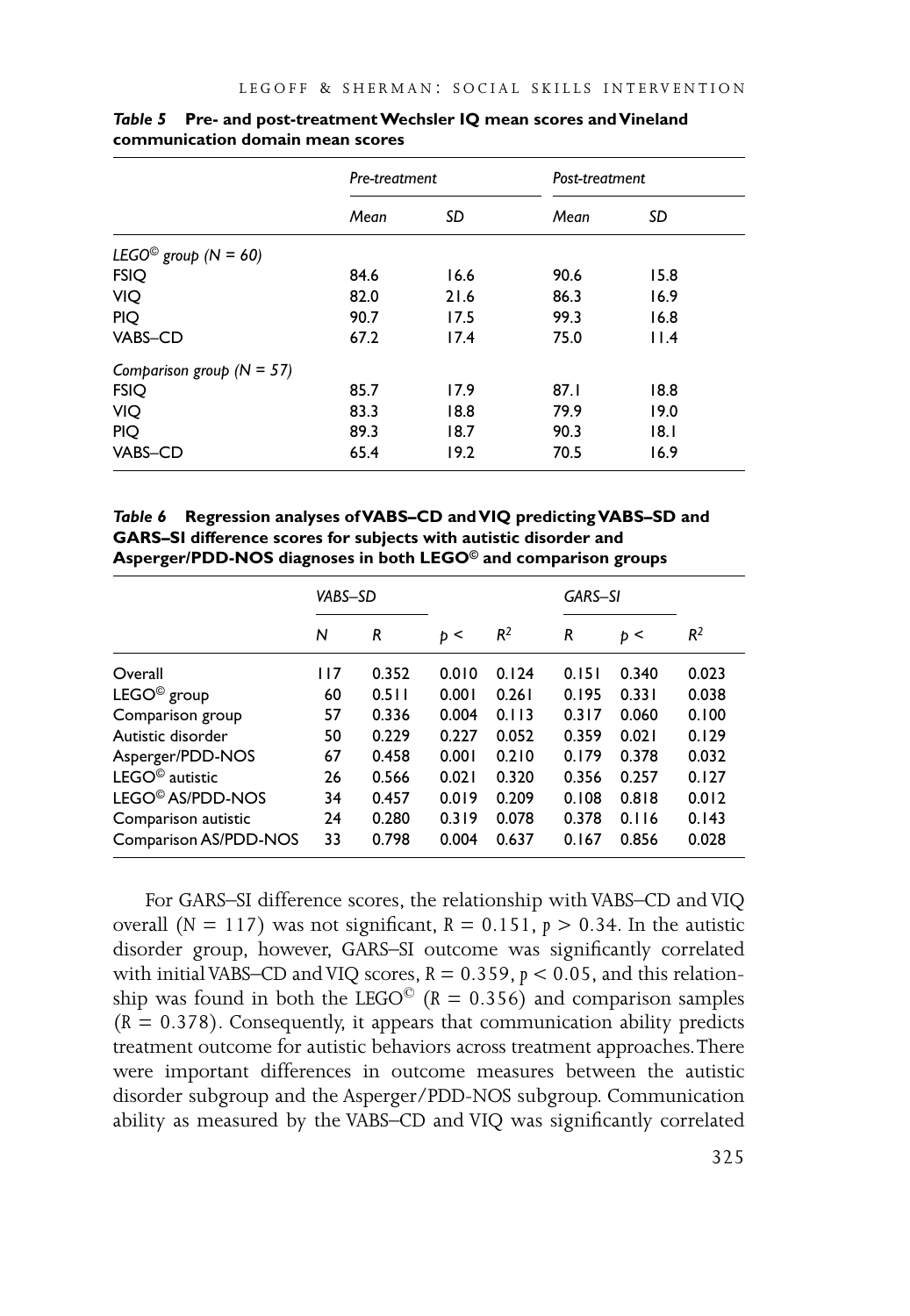with outcome on the VABS–SD for both LEGO<sup>©</sup> ( $R = 0.457$ ,  $p < 0.02$ ) and comparison participants ( $R = 0.798$ ,  $p < 0.01$ ). It is important to note that for these subjects who had generally intact language and cognitive functioning, communication abilities strongly predicted outcome on the VABS–SD ( $R^2 = 0.637$ ), suggesting that for non-LEGO<sup>©</sup> methods of intervention for this population, communication skill is a limiting factor for successful social intervention. Although this relationship was still significant for the LEGO© group, the amount of variance accounted for by language variables in VABS–SD outcome was much smaller  $(R^2 = 0.209)$ .

# **Discussion**

The results presented above substantially support the main hypothesis of the study: that LEGO© therapy participants would show relatively greater improvement in a broad range of social skills and a reduction in autistictype social behaviors over a 3 year period compared with matched controls. Although all participants showed statistically significant gains following the 3 year treatment period, on both the VABS–SD and the GARS–SI, LEGO<sup> $\odot$ </sup> subjects made greater gains.

On the GARS–SI, the LEGO© subjects showed an average decrease of 3.6 points, compared with the non-LEGO© group whose scores *increased* by 2.3 points. On the VABS–SD, LEGO© therapy participants improved by 20.68 points on average, while the comparison group improved by an average of 10.77 points. Regression analysis also revealed that the variance in outcome accounted for by treatment condition overall was 19.3 percent.

As was predicted, LEGO<sup>©</sup> therapy outcome was not significantly affected by diagnosis. Children with either autistic disorder or Asperger and PDD-NOS diagnoses did equally well in both treatment conditions. In general, there was a tendency for higher-functioning participants (i.e. those with higher IQ and Vineland scores) to do better on outcome scores of overall social adaptation (VABS–SD), while initial functioning was not as predictive of changes in autistic social behaviors (GARS–SI).

The impact of pre-treatment communication functioning on treatment outcome was somewhat complex. A previous study (LeGoff, 2004) found that LEGO© therapy participants with communication deficits improved significantly on measures of social behavior but not as much as participants without language difficulties. In the current study, treatment outcome for all subjects was correlated with pre-treatment VIQ and VABS communication domain scores, but only on the VABS–SD, not the GARS–SI. Closer examination of this relationship indicated the following: (1) pre-treatment language functioning was more important for outcome in LEGO© therapy than in the comparison group; (2) language scores predicted improvements on the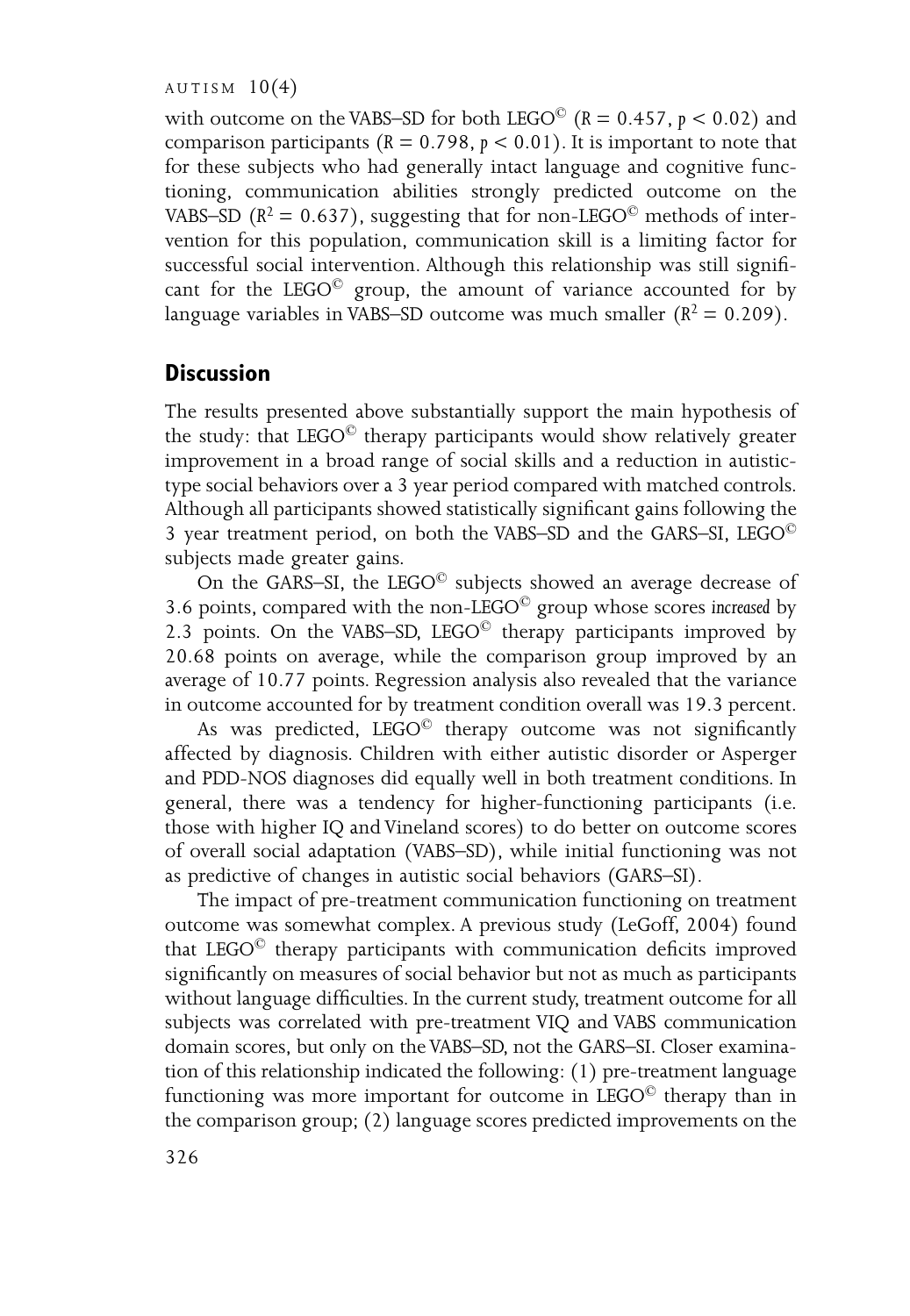VABS–SD more for the Asperger/PDD-NOS group than for the autistic disorder participants overall.

The first finding is consistent with the previous study results, indicating that the particular methodology of LEGO<sup>©</sup> therapy works better for children who have relatively intact language abilities. It should be noted that this is evident only with regard to the more general social adaptation benefits (VABS–SD), and not with regard to decreases in autistic social behavior (GARS–SI). It is also important to note that participants with language impairment in both this and the previous study still showed significant gains.The second finding may reflect the fact that there was less variability of language functioning in the autistic disorder group and therefore less of a differentiating factor in terms of outcome. This hypothesis was supported by the fact that the autistic disorder group had much smaller standard deviations of VIQ (SD = 13.47) and VABS–CD (SD = 11.16) than the Asperger/PDD-NOS group (VIQ  $SD = 19.98$ ; VABS–CD  $SD = 17.40$ ).

Though the results of the current study are encouraging, there are nevertheless a number of limitations that restrict the confidence one can have in the results. First, group assignment was non-randomized and there remains the possibility that the groups had some unidentified difference which could have resulted in one group doing better than the other, independent of the difference in treatment method. A further potential confound is the fact that the treatment groups had different therapists. Replication studies in which different therapists are used, and the effect of therapist differences on outcome is assessed, need to be done in order to definitively rule this out.

Second, there is limited information concerning the interventions provided to the comparison group, although the fact that individuals in this group showed significant improvements on both outcome measures and the context of the interventions (provision of remedial services to special education children within the public school system) made it likely that the participants were receiving services consistent with best-practice guidelines.

Third, there is the possibility that the subjective ratings of progress may have been influenced by extraneous factors. For instance, the GARS ratings were made by the first author, along with parents, and there may have been a tendency to rate greater progress in familiar LEGO© therapy participants than in subjects who were seen only for annual assessments. The Vineland data were also based on parental report, although rated by workers.

The outcome data presented by the current study should be seen as complementary to the findings of a previous initial study (LeGoff, 2004), which used a more stringent waiting-list control group design.

One of the most important aspects of the LEGO $^\copyright$  therapy project was the improvement in social adaptation and the evidence of improved social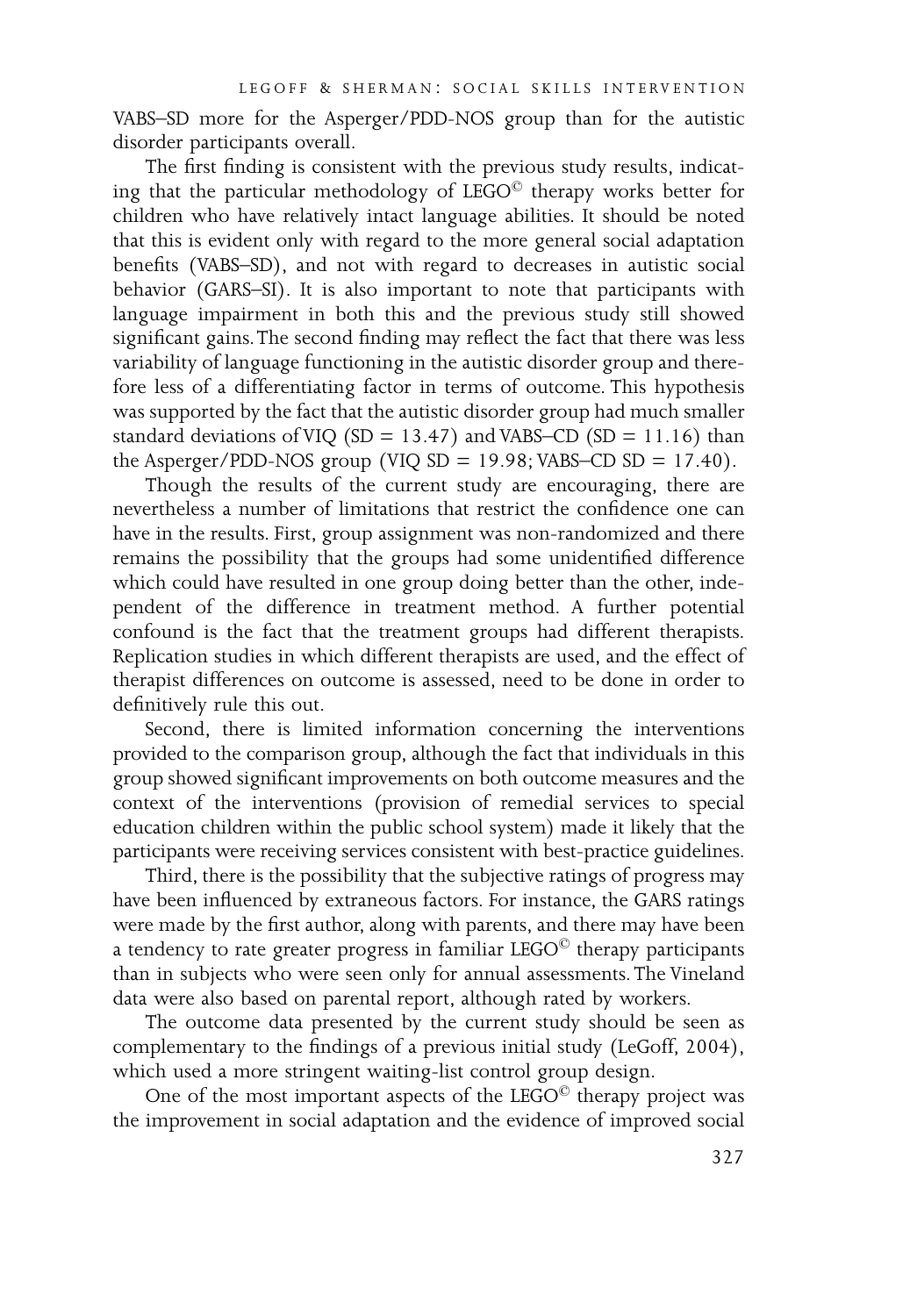competence in natural settings.The previous and current data indicate that improvements in social competence generalize beyond the therapy setting itself, and are reflected in adaptive social behavior.The fact that the current project was done in the context of special education services suggests that the results could have important implications for educators. Social competence is clearly an important aspect of education in the broader sense of providing children with the skills necessary to adapt to and function independently within their communities (Harris and Handleman, 1997; Kellegrew, 1995).

The potential for use of LEGO© therapy within the school system is evident. Initial studies of the educational benefits of LEGO© materials have been promising (e.g. Noble, 2001), and certainly it would be beneficial to generalize the use of these materials for the purposes of social as well as educational skill development. Utilization of the school system where children spend most of their days during the critical years of development makes the most sense in terms of efficacy overall, as well as cost-effectiveness. Social skills interventions based on LEGO© therapy could be easily adapted to school settings where currently social skills interventions are not always optimal – or available.

### **Conflict of interest statement**

The authors have no direct or indirect affiliation with the LEGO<sup>©</sup> company, and received no support, financial or otherwise, from LEGO© for this research or in any other way. Bancroft Neurohealth also has no connection or affiliation with the LEGO<sup> $\circ$ </sup> company, and has not received any financial or other support from LEGO© or its affiliates.

#### **References**

- BIRNBRAUER, J.S. & LEACH, D.J. (1993) 'The Murdoch Early Intervention Program after 2 Years', *Behavior Change* 10: 63–74.
- GILLIAM , J. E . (1995) *Gilliam Autism Rating Scale (GARS)*. Austin,TX: Pro-Ed.
- GRAY, C.A. & GARAND, J.D. (1993) 'Social Stories: Improving Responses of Students with Autism with Accurate Social Information', *Focus on Autistic Behavior* 8:  $1 - 10$ .
- HARRIS, S.L. & HANDLEMAN, J.S. (1997) 'Helping Children with Autism Enter the Mainstream', in D.J. COHEN & F.R. VOLKMAR (eds) *Handbook of Autism and Pervasive Developmental Disorders*, 2nd edn, pp. 665–75. New York:Wiley.
- KELLEGREW, D.H. (1995) 'Integrated School Placements for Children with Disabilities', in R. L . KOEGEL & L .K. KOEGEL (eds) *Teaching Children with Autism*, pp. 127–46. Baltimore, MD: Brookes.
- KLIN, A., JONES, W., SCHULTZ, R., VOLKMAR, F. & COHEN, D. (2002) 'Visual Fixation Patterns during Viewing of Naturalistic Social Situations as Predictors of Social Competence in Individuals with Autism', *Archives of General Psychiatry* 59: 809–16.